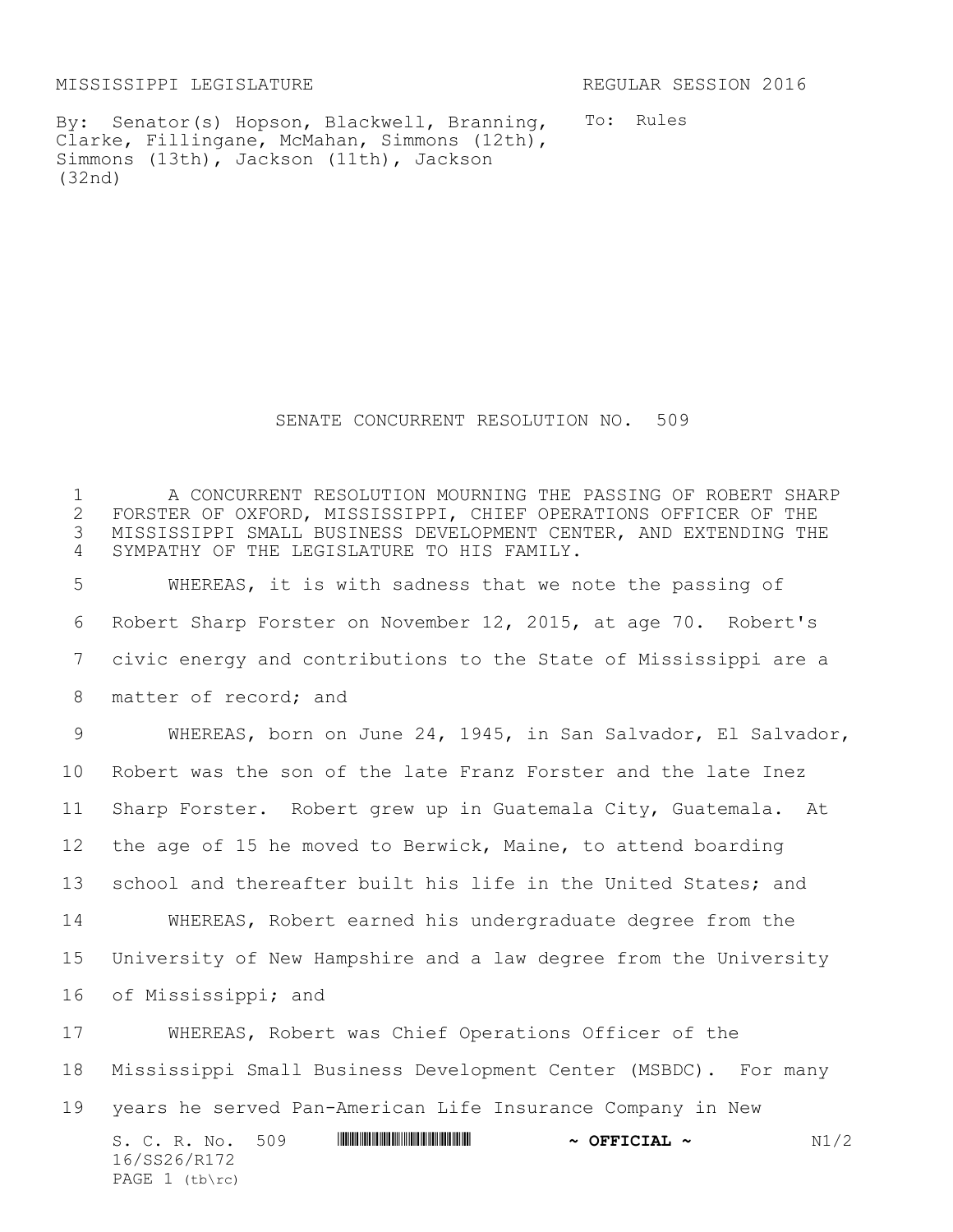Orleans, Louisiana, in varying capacities, finally as General Counsel; and

 WHEREAS, Robert's energy and enthusiasm for all that life offered were remarkable. He loved people and was known to strike up a conversation anywhere; he also loved dogs, dachshunds especially, and adopted many over the years; and

 WHEREAS, Robert traveled broadly throughout the course of his life and was delighted by new experiences. He was especially fond of the elderly, with whom he spent countless hours in conversation. Perhaps most of all, he was notable for the thousands of small kindnesses, known and unknown, that he extended to friends, family and strangers over the decades; and

 WHEREAS, Robert is survived by his wife, Ann Millsaps Forster; children, Elizabeth Lindsey Forster of Houston, Texas, and Robert (Kathryn) Sharp Forster, Jr., of Los Angeles, California; grandchildren, Augusta Wilson Forster and Griffin Fairfax Forster; niece, Ivanna Forster Novella; and stepchildren, Katherine Wallace Dowdle (Jed) of Chattanooga, Tennessee, and Gray Wallace of Starkville, Mississippi. Robert was preceded in death by his sister, Frances Sharp Forster; and

 WHEREAS, Robert served as a leader and mentor and we pay tribute and cherish fondly the memory of this most public-spirited citizen of Mississippi:

 NOW, THEREFORE, BE IT RESOLVED BY THE SENATE OF THE STATE OF MISSISSIPPI, THE HOUSE OF REPRESENTATIVES CONCURRING THEREIN, That

S. C. R. No. 509 \*SS26/R172\* **~ OFFICIAL ~** 16/SS26/R172 PAGE 2 (tb\rc)